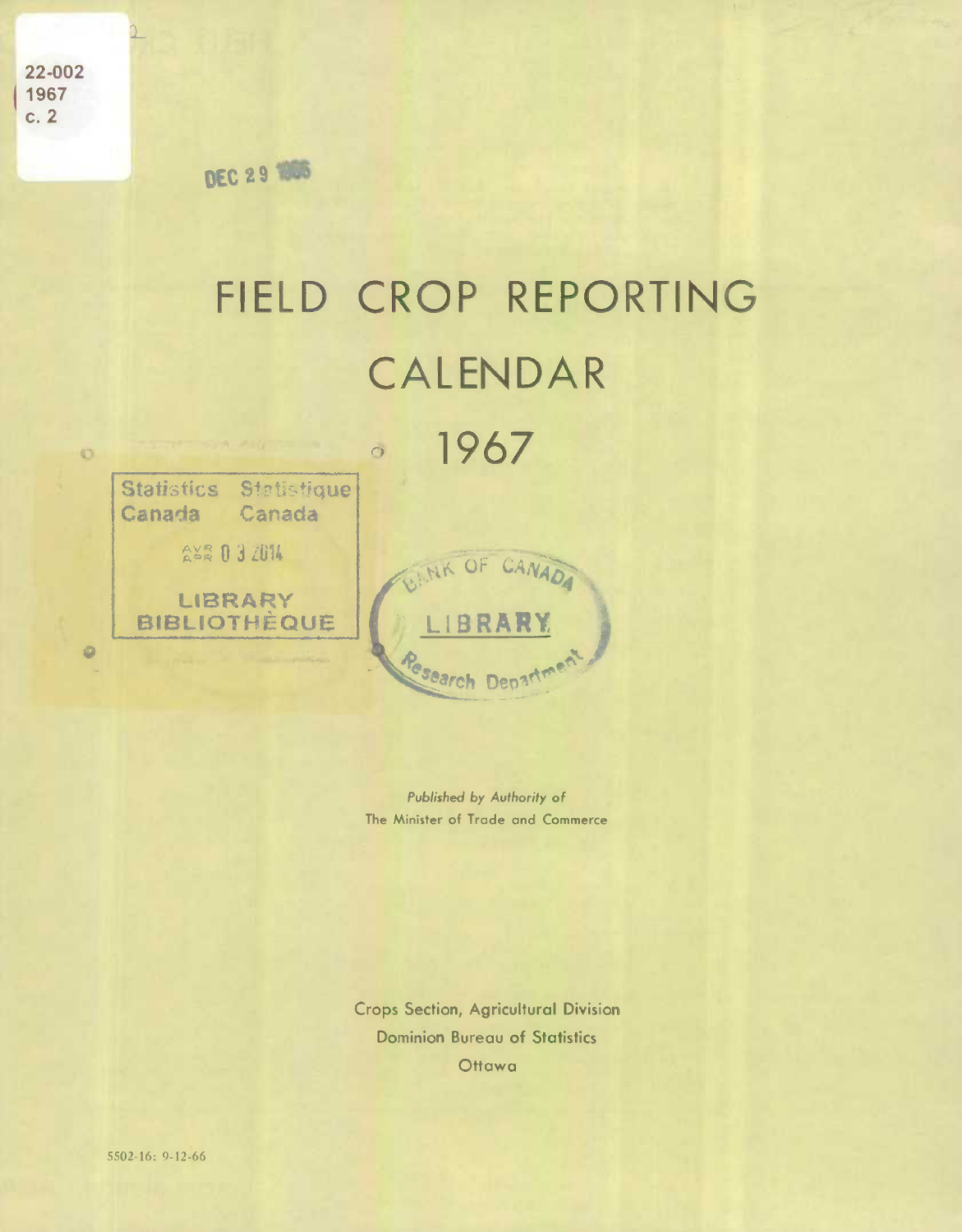## **FIELD CROP REP(**

Note: The dates of issue and subject matter of regularly scheduled field crop reports to be released by the Agriculture Division of the Dominion Bureau of Statistics during 1967 are listed below. All reports are issued at 3 p.m. E.S.T. or E.D.S.T. when in force.

| No.                     | Date         |               | Day                       | Title                                                                                                                                                   |
|-------------------------|--------------|---------------|---------------------------|---------------------------------------------------------------------------------------------------------------------------------------------------------|
|                         | 1967         |               |                           |                                                                                                                                                         |
| ı                       | January      | 25            | Wednesday                 | Summerfallow and Stubble, Acreage and Yield of Specified Crops, Prairie<br>Provinces.                                                                   |
| $\overline{2}$          | March        | 17            | Friday                    | Intended Acreage of Principal Field Crops.                                                                                                              |
| $\overline{\mathbf{3}}$ | April        | 14            | Friday                    | Stocks of Grain at March 31.                                                                                                                            |
| $4-$                    | May          | 10            | Wednesday                 | Telegraphic Crop Report - Canada.                                                                                                                       |
| 5                       | May          | 17            | Wednesday                 | Telegraphic Crop Report - Prairie Provinces.                                                                                                            |
| 6                       | May          | 24            | Wednesday                 | Telegraphic Crop Report - Prairie Provinces.                                                                                                            |
| 7                       | June         | $\mathcal{I}$ | Wednesday                 | Telegraphic Crop Report - Canada.                                                                                                                       |
| 8                       | June         | 14            | Wednesday                 | Progress of Seeding; Winterkilling and Spring Condition of Winter<br>Wheat, Fall Rye, Tame Hay and Pasture; Rates of Seeding.                           |
| 9                       | June         | 21            | Wednesday                 | Telegraphic Crop Report - Prairie Provinces.                                                                                                            |
| 10 <sup>°</sup>         | July         | 5             | Wednesday                 | Telegraphic Crop Report - Canada.                                                                                                                       |
| 11                      | July         | 12            | Wednesday                 | Telegraphic Crop Report - Prairie Provinces. (Including preliminary<br>acreage report, Prairie Provinces).                                              |
| 12                      | July         | 19            | Wednesday                 | Telegraphic Crop Report - Canada.                                                                                                                       |
| 13                      | August       | 4             | Friday                    | Preliminary Estimate of Crop and Summerfallow Acreages.                                                                                                 |
| 14                      | August       | 9             | Wednesday                 | Telegraphic Crop Report - Prairie Provinces.                                                                                                            |
| 15                      | August       | 18            | Friday                    | Stocks of Grain at July 31.                                                                                                                             |
| 16                      | August       | 23            | Wednesday                 | Telegraphic Crop Report - Canada.                                                                                                                       |
| 17                      | September 1  |               | Friday                    | August Forecast of Production of Principal Field Crops.                                                                                                 |
| 18                      | September 13 |               | Wednesday                 | Telegraphic Crop Report - Canada.                                                                                                                       |
| 19                      | October      | 4             | Wednesday                 | September Forecast of Production of Principal Field Crops.                                                                                              |
| 20 <sub>o</sub>         |              |               | November (date uncertain) | November Estimate of Production of Principal Field Crops. Area<br>and Condition of Fall-Sown Crops. Progress of Harvesting in the<br>Prairie Provinces. |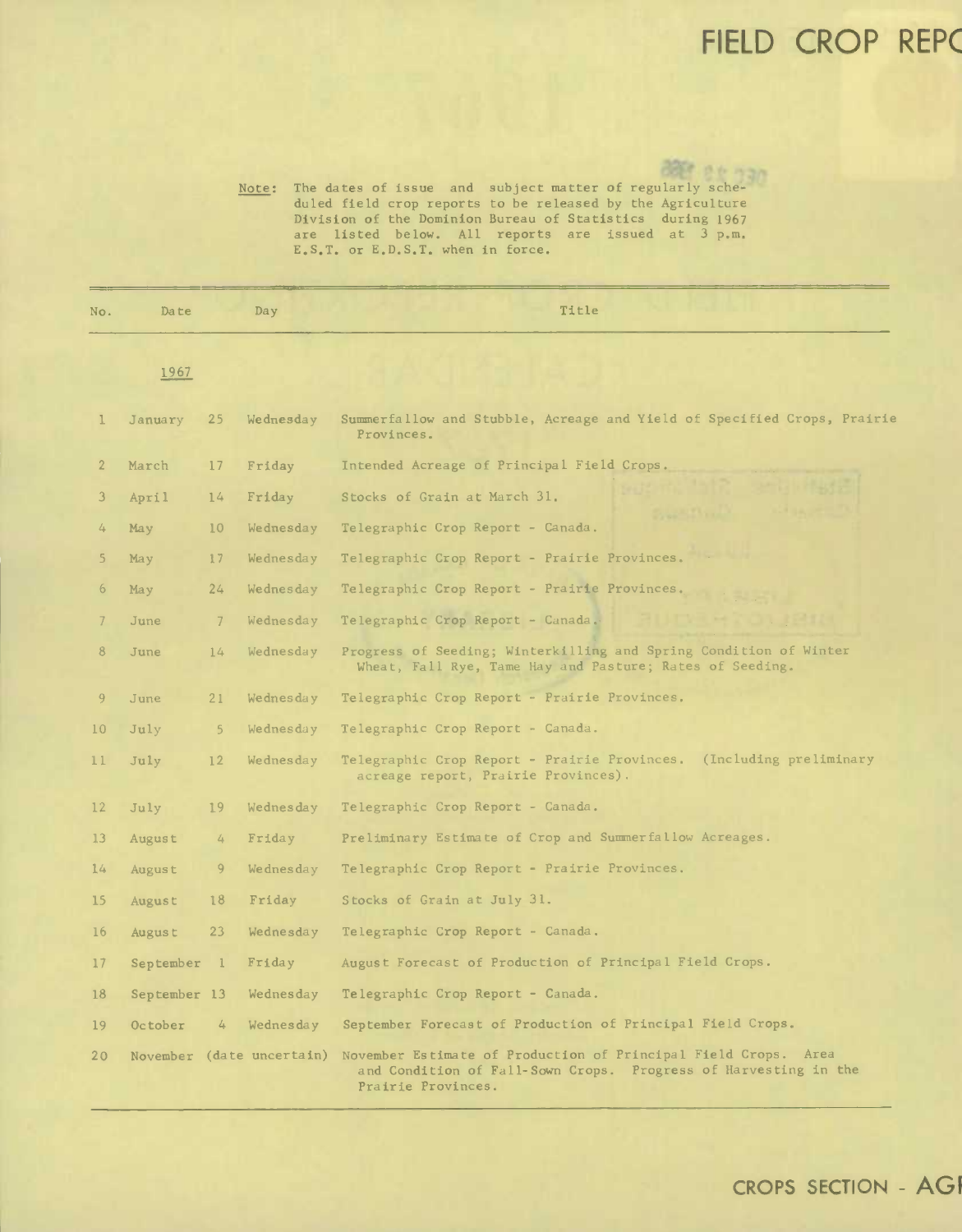## **RTING CALENDAR**

**1967** 

| <b>JANUARY</b>                                                                                                                                                                                                                                     | <b>FEBRUARY</b>                                                                                                                                                                                                                                                         | <b>MARCH</b>                                                                                                                                                                                                  |
|----------------------------------------------------------------------------------------------------------------------------------------------------------------------------------------------------------------------------------------------------|-------------------------------------------------------------------------------------------------------------------------------------------------------------------------------------------------------------------------------------------------------------------------|---------------------------------------------------------------------------------------------------------------------------------------------------------------------------------------------------------------|
| F<br>S<br>S<br>W<br>M<br>$\overline{3}$<br>5<br>$\overline{2}$<br>4<br>6<br>8<br>9<br>$\overline{10}$<br>12<br>13<br> 4<br>15<br>16 17 18<br>192021<br>22 23 24 25 26 27 28<br>29 30 31                                                            | S.<br>S<br>F<br>M<br>3<br>$\overline{2}$<br>4<br>5<br>8<br>9<br>7<br>$\overline{10}$<br>6<br>16 17 18<br>$12$ 13 14 15<br>19 20 21 22 23 24 25<br>26 27 28                                                                                                              | F<br>S.<br>S<br>M.<br>W<br>$\overline{2}$<br>$\overline{3}$<br>4<br>8<br>5<br>9<br>$\overline{\mathcal{L}}$<br>$\overline{10}$<br>6<br> 4<br>15 16 17 18<br>1213<br>19 20 21 22 23 24 25<br>26 27 28 29 30 31 |
| <b>APRIL</b><br>F<br>S<br>S<br>W<br>M<br>8<br>3<br>5<br>$\overline{2}$<br>4<br>6<br>$\overline{7}$<br>11121314<br>9<br>$\vert$ 15<br>10<br>17 18 19 20 21 22<br>16<br>$\frac{23}{30}$ 24 25 26 27 28 29                                            | MAY<br><sub>S</sub><br>S<br>F<br>M<br>$\overline{2}$<br>$\overline{3}$<br>5<br>6<br>$\overline{4}$<br>9 <sup>°</sup><br><b>HOI</b><br>$\overline{7}$<br>8<br>12<br>$\overline{13}$<br>$\mathbf{L}$<br>16 17 18 19 20<br> 4<br> 5 <br>2 22 23 24 25 26 27<br>28 29 30 31 | <b>JUNE</b><br>S<br>S<br>M<br>W<br>$\overline{3}$<br>$\overline{2}$<br>9<br>10<br>5<br>8<br>4<br>6<br>$12$ $13$ $14$ $15$<br> 17<br> 6<br>19 20 21 22 23 24<br> 8 <br>25 26 27 28 29 30                       |
|                                                                                                                                                                                                                                                    |                                                                                                                                                                                                                                                                         |                                                                                                                                                                                                               |
| JULY                                                                                                                                                                                                                                               | <b>AUGUST</b>                                                                                                                                                                                                                                                           | <b>SEPTEMBER</b>                                                                                                                                                                                              |
| S <sub>1</sub><br>F<br><sub>S</sub><br>M<br>W<br>$\overline{3}$<br>8<br>2 <sup>1</sup><br>4<br>15<br>6<br>7<br>ll 21<br> 13 <br>9<br>$ 4 $ 15<br>$\overline{10}$<br>П<br>17 18 19 20 21 22<br>16<br>$\frac{23}{30}$ $\frac{24}{31}$ 25 26 27 28 29 | S.<br>S<br>M<br>W<br>5<br>$\overline{3}$<br>$\overline{c}$<br>A<br>8<br>$\overline{9}$<br>6<br>$\overline{10}$<br>$\overline{7}$<br>12<br>15 16 17 18 19<br>1314<br>20 21 22 23 24 25 26<br>27 28 29 30 31                                                              | S.<br>W<br>S<br>M<br>F<br>$\overline{c}$<br>$\overline{\mathbf{3}}$<br>9<br>4<br>5<br>7<br>8<br>6<br>213<br>1415<br> 16<br>10<br>9 20<br>17<br> 8<br>21 22 23<br>24 25 26 27 28 29 30                         |
| <b>OCTOBER</b>                                                                                                                                                                                                                                     | <b>NOVEMBER</b>                                                                                                                                                                                                                                                         | <b>DECEMBER</b>                                                                                                                                                                                               |

**CULTURE DIVISION**